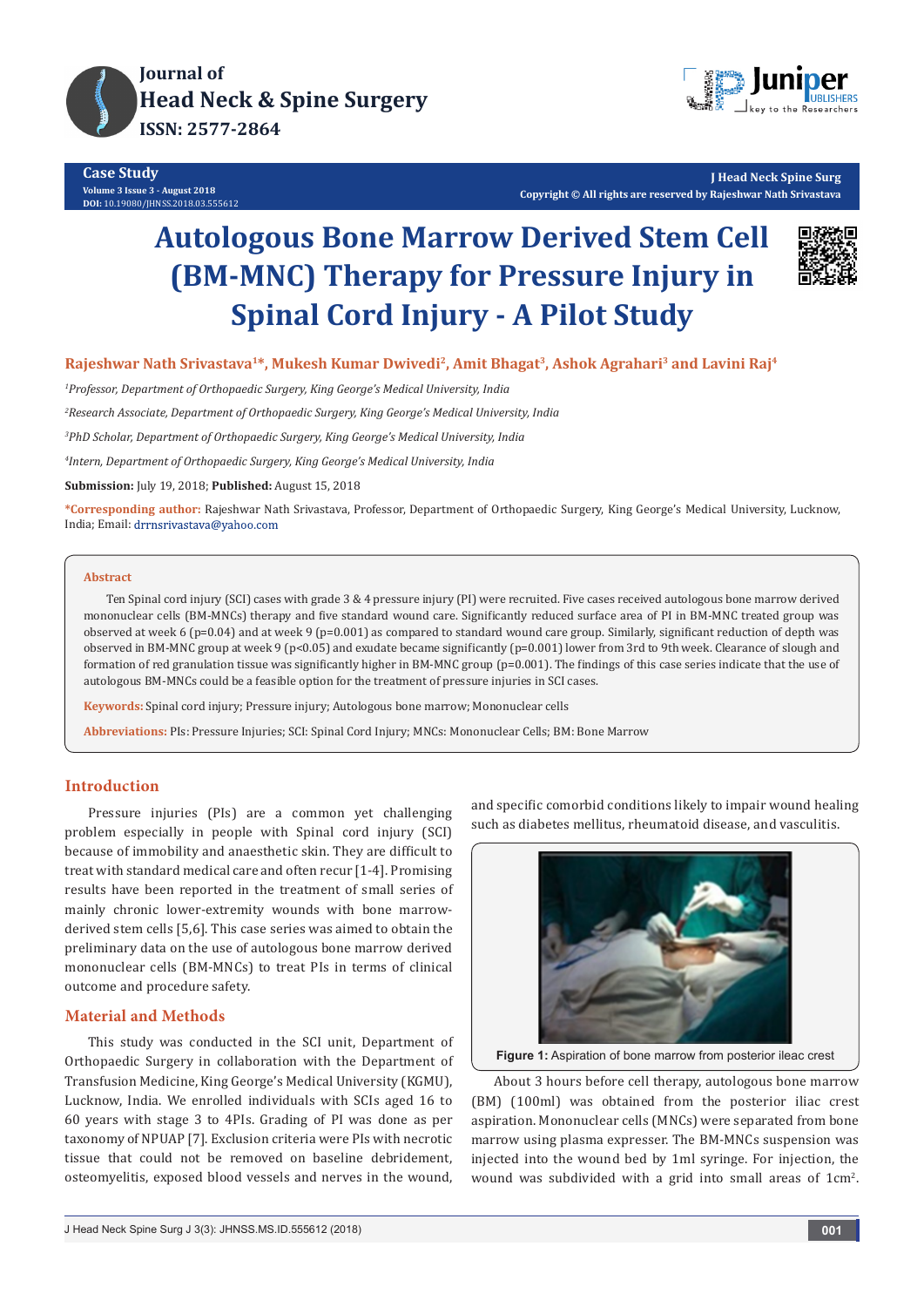# **Journal of Head Neck & Spine Surgery**

Infusion was performed into the wound bed as well as sub dermally at the borders of the wound. Wound dressings during the entire study period were performed with moist gauzes twice a day and followed up to 9 weeks (Figures 1-5).



Figure 2: Collection of bone marrow in CPDA blood bag.



**Figure 3:** Differential centrifugation of baone marrow.



**Figure 4:** BM-MNCs separation using plasma expresser.



**Figure 5:** BM-MNCs infusion using 1ml syringe.

#### **Results**

**Table 1:** Comparison of surface area and depth of PU between two groups.

|        | Surface area $\text{ (Cm}^2\text{)}$ |                                            |          |                        |                                            |          |                        |                                            |         |  |  |
|--------|--------------------------------------|--------------------------------------------|----------|------------------------|--------------------------------------------|----------|------------------------|--------------------------------------------|---------|--|--|
|        | Length (Cm)                          |                                            |          | Width (Cm)             |                                            |          | Depth (Cm)             |                                            |         |  |  |
|        | <b>BM-MNC</b><br>Group               | <b>Standard Wound</b><br><b>Care Group</b> | P value  | <b>BM-MNC</b><br>Group | <b>Standard Wound</b><br><b>Care Group</b> | P value  | <b>BM-MNC</b><br>Group | <b>Standard Wound</b><br><b>Care Group</b> | P value |  |  |
| Week 0 | $7.46 \pm 2.02$                      | $7.16 \pm 2.27$                            | 0.64     | $6.53 \pm 1.65$        | $6.31 \pm 2.17$                            | 0.71     | $5.71 \pm 1.38$        | $5.31 \pm 0.75$                            | 0.06    |  |  |
| Week 3 | $4.55 \pm 1.90$                      | $5.32 \pm 1.73$                            | 0.16     | $3.63 \pm 1.29$        | $4.63 \pm 1.93$                            | 0.06     | $3.24 \pm 1.38$        | $2.75 \pm 0.51$                            | 0.12    |  |  |
| Week 6 | $3.05 \pm 1.99$                      | $4.23 \pm 1.87$                            | $0.04*$  | $2.57 \pm 2.12$        | $3.51 \pm 1.67$                            | 0.1      | $1.84 \pm 1.15$        | $1.95 \pm 0.56$                            | 0.68    |  |  |
| Week 9 | $1.51 \pm 1.66$                      | $3.24 \pm 1.65$                            | $0.001*$ | $1.19 \pm 1.33$        | $2.55 \pm 1.72$                            | $0.006*$ | $0.60 \pm 0.84$        | $1.16 \pm 0.50$                            | $0.01*$ |  |  |

Values are presented as mean ± SD (Standard Deviation),

\*: p<0.05 considered as statistically significant.

**Table 2:** Comparison of Exudate between two groups.

|        | Exudate             |                                     |          |  |  |  |  |  |
|--------|---------------------|-------------------------------------|----------|--|--|--|--|--|
|        | <b>BM-MNC Group</b> | <b>Standard Wound Care</b><br>Group | P value  |  |  |  |  |  |
| Week 0 | $3.10\pm0.30$       | $3.04 \pm 0.20$                     | 0.5      |  |  |  |  |  |
| Week 3 | $2.62 \pm 0.49$     | $2.96 \pm 0.21$                     | $0.001*$ |  |  |  |  |  |
| Week 6 | $1.52 \pm 0.68$     | $2.17 \pm 0.49$                     | $0.001*$ |  |  |  |  |  |
| Week 9 | $0.14 \pm 0.35$     | $1.35 \pm 0.75$                     | $0.001*$ |  |  |  |  |  |

Values are represented as mean ± SD (Standard Deviation) 1Unpaired t-test, \*Significant (p<0.05).

Table 3: Evaluation of wound bed (Formation of granulation tissue).

|        | <b>Evaluation of Wound Bed (Formation of Granulation</b><br>Tissue) |                                     |          |  |  |  |  |
|--------|---------------------------------------------------------------------|-------------------------------------|----------|--|--|--|--|
|        | <b>BM-MNC Group</b>                                                 | <b>Standard Wound Care</b><br>Group | P value  |  |  |  |  |
| Week 0 | $3.10 \pm 0.30$                                                     | $3.10\pm0.30$                       | 0.16     |  |  |  |  |
| Week 3 | $2.86 \pm 0.35$                                                     | $3.00 \pm 0.00$                     | NA       |  |  |  |  |
| Week 6 | $2.00 \pm 0.31$                                                     | $2.52 \pm 0.51$                     | $0.001*$ |  |  |  |  |
| Week 9 | $1.00 \pm 0.31$                                                     | $2.04 \pm 0.36$                     | $0.001*$ |  |  |  |  |

Values are represented as mean ± SD (Standard Deviation) 1Unpaired t-test, \*Significant (p<0.05).

**How to cite this article:** Rajeshwar N S, Mukesh K D, Amit B, Ashok A, Lavini R. Autologous Bone Marrow Derived Stem Cell (BM-MNC) Therapy for Pressure Injury in Spinal Cord Injury - A Pilot Study. J Head Neck Spine Surg. 2018; 3(3): 555612. DOI: [10.19080/JHNSS.2018.03.555612](http://dx.doi.org/10.19080/jhnss.2018.03.555612).